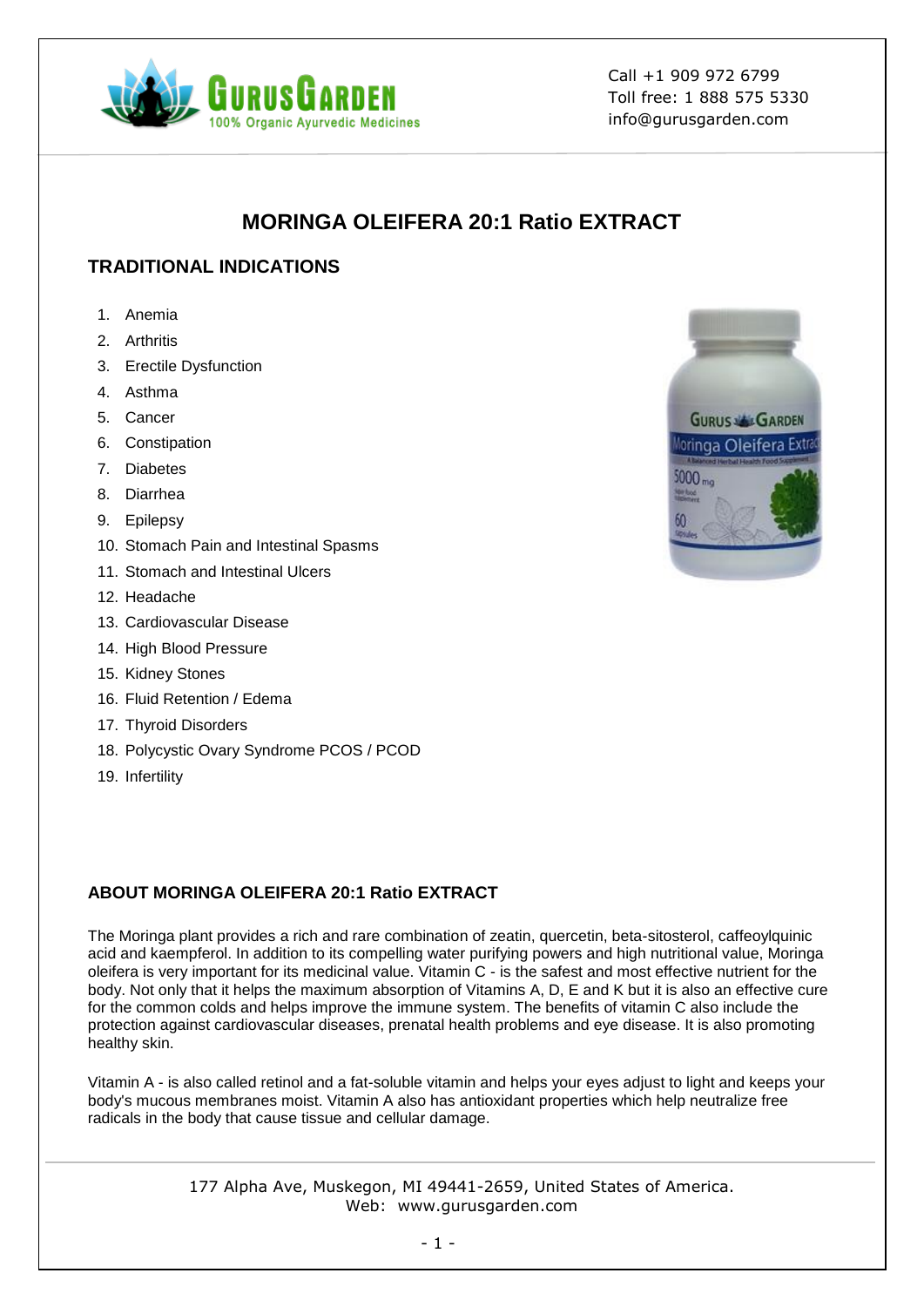

Call +1 909 972 6799 Toll free: 1 888 575 5330 info@gurusgarden.com

Calcium - is good for your bones and teeth. Most people do not have or fail to include Calcium in their diet which results to Calcium insufficiency. It is important to include calcium in the diet because it helps to strengthen the bones and teeth. In addition, Calcium plays a great role in the sperm motility.

Potassium - helps neutralize fluid and electrolyte balance in the cell. It helps prevent high blood pressure, promotes regular contraction, regulates transfer of nutrients to the different cells in the body and maintains the water balance in the body tissues and cells.

Protein - is essential to the structure and function of all living cells and viruses.

The Moringa Oleifera Contains:

- 7 times the Vitamin C in ORANGES
- 4 times the Calcium found in MILK
- 4 times the Vitamin A found in CARROTS
- 3 times the Potassium found in BANANAS
- 3+ times the Iron found in SPINACH
- 2 times the Protein found in YOGURT

When taking Moringa people have noticed:

- More Energy
- Lower Blood Sugar levels
- Balances hormones
- Promotes workout recovery
- Improved Sensory Perception and memory
- Increased flexibility
- Better sleep cycles

Moringa Oleifera act as cardiac and circulatory stimulants, possess antitumor, antioxidant, antiepileptic, diuretic, anti-inflammatory, antiulcer, antipyretic, antispasmodic, hepatoprotective, antihypertensive, cholesterol lowering, antidiabetic, antibacterial and antifungal activities, and are being employed for the treatment of different ailments in the indigenous system of medicine, particularly in South Asia. Moringa Oleifera is considered as the most effective herbal treatment for infertility. The Moringa can help in curing infertility as it is a herbal medicine that contains a slew of nutrients such as minerals, high protein density, antioxidants, vitamin A, B1, B2, B3, B6, B7, C, D, E, and K. Research from various labs have shown that natural herbal medicines can be applied to cure both male and female infertility, one of which is Moringa Oleifera.

The Moringa Oleifera helps men suffering from the erectile dysfunction issue. Also, the Moringa Oleifera is consumed to enhance the semen quality.

#### 177 Alpha Ave, Muskegon, MI 49441-2659, United States of America. Web: www.gurusgarden.com